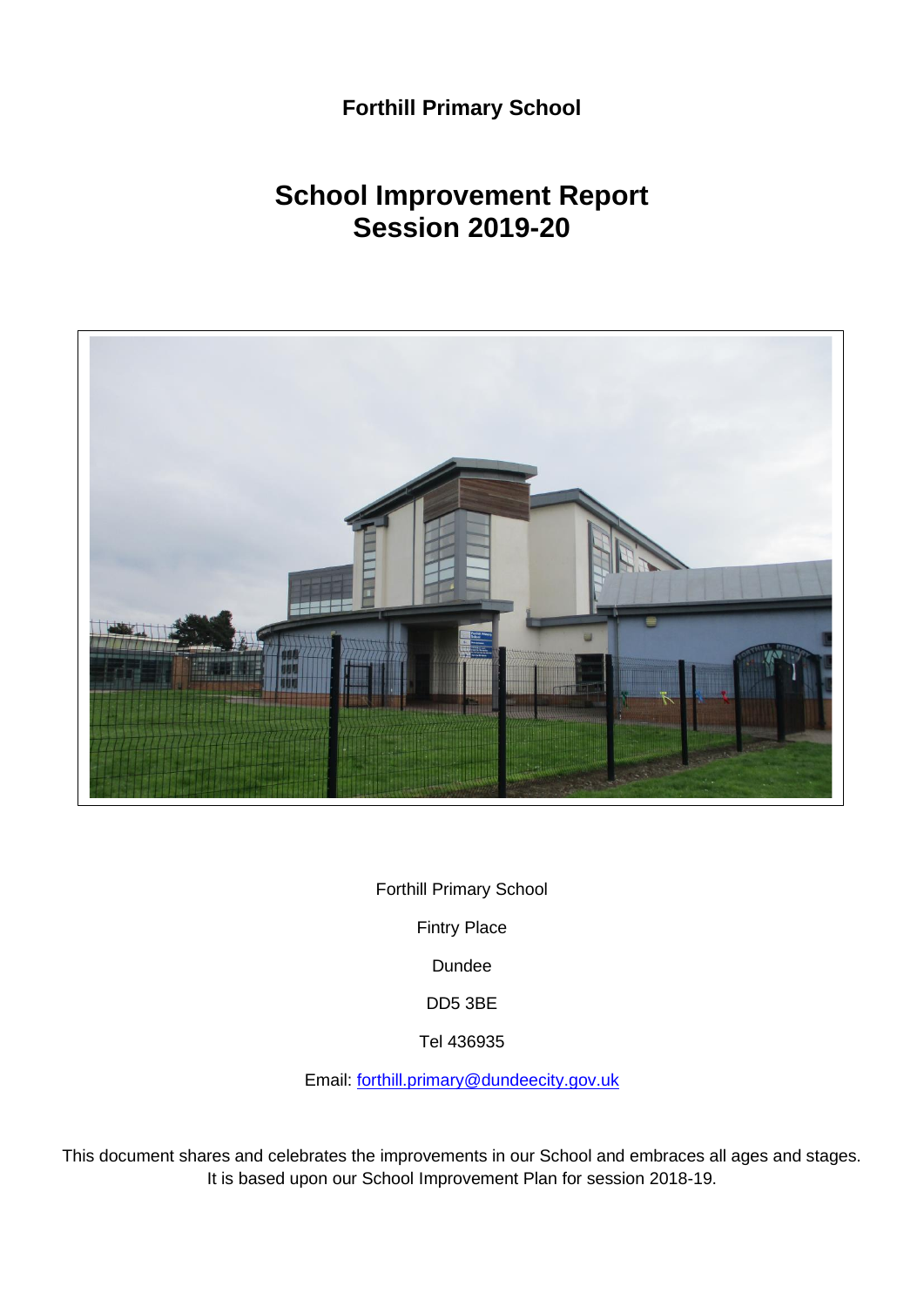#### **School Vision, Values, Aims**

## **Vision**

Dreaming ….. Believing …… Achieving

#### **Values**

**Happiness** Respect Honesty **Responsibility** Friendship Resilience Inclusion **Fairness** 

#### **Aims**

**F**ostering responsible, self-disciplined, well-mannered pupils with positive, caring attitudes towards themselves, others and the environment.

**O**ffering stimulating, appropriate, progressive and balanced curriculum, which promotes independence and meets the needs of each pupil.

**R**ecognising and appreciating personal strengths and achievements.

**T**hriving environments where each child, parent and staff member feels happy, safe and supported. **H**igh quality learning and teaching.

**I**nclusion, where everyone is treated with equity and we respect and care for each other.

**L**ifelong learning for all.

**L**inks and effective partnerships between the school, its parent body, external agencies and the wider community.

## **Context of the School:**

Forthill Primary School was built in 1964. Over the following 50 years, the school has been extended to provide accommodation for primary and nursery roll. We have good sized grounds with two large green spaces (including a garden area). Forthill Primary School is located in Broughty Ferry, is part of the Grove Academy cluster and within one of the most affluent catchment areas in Dundee. Within the local community are a number of facilities which are within walking distance, e.g. Broughty6 Ferry Library, R.N.L.I Lifeboat Station, Forthill Sports Club, a park, Residential Care Homes, Broughty Castle, Claypotts Castle and a beach.

At present, the Forthill staff team comprises of a management team of a Head Teacher, two Depute Head Teachers and a Principal Teacher. Several teachers are employed on a part-time basis. A team of Learning and Care Assistants and Primary and Early Years Support Assistants supports Forthill pupils and staff. The nursery has a staff of a part-time teacher, a Senior Early Years Practitioner and Early Years Practitioners and Educators.

School staff run a breakfast club from 8.00 am to 9.00 am every morning and there is also a separate Out of School Club, providing breakfast, after school and holiday care for around 250 pupils. This includes care for nursery pupils, before and after their nursery sessions.

Around 4% of Forthill pupils live within SIMD 1 and 2 and 74% of pupils live in deciles 9 and 10. 6% of Primary 4-7 pupils are entitled to FSM. A few pupils have significant additional support needs, including ASD, ADHD, multi-sensory and physical disabilities and a small number are Looked After. A few pupils have been identified as Young Carers.

Almost all pupils come to school ready to learn and receive a great deal of support from home, in terms of educational interest and resources. Many of our pupils are well-travelled and attend a wide variety of clubs and activities outside school. The work of the school is well supported by a successful Parent Council and a fund raising/social group, Friends of Forthill. Parents also support a number of extra-curricular activities, supplementing the numerous clubs run by school staff. Pupils are involved in school improvement through a Pupil Council, an Eco Committee and a House system.

We are currently the largest primary school, in Dundee, with a roll of 555 Primary 1-7 pupils and 44 children in our nursery, which helps us facilitate a number of collegiate working opportunities within the school.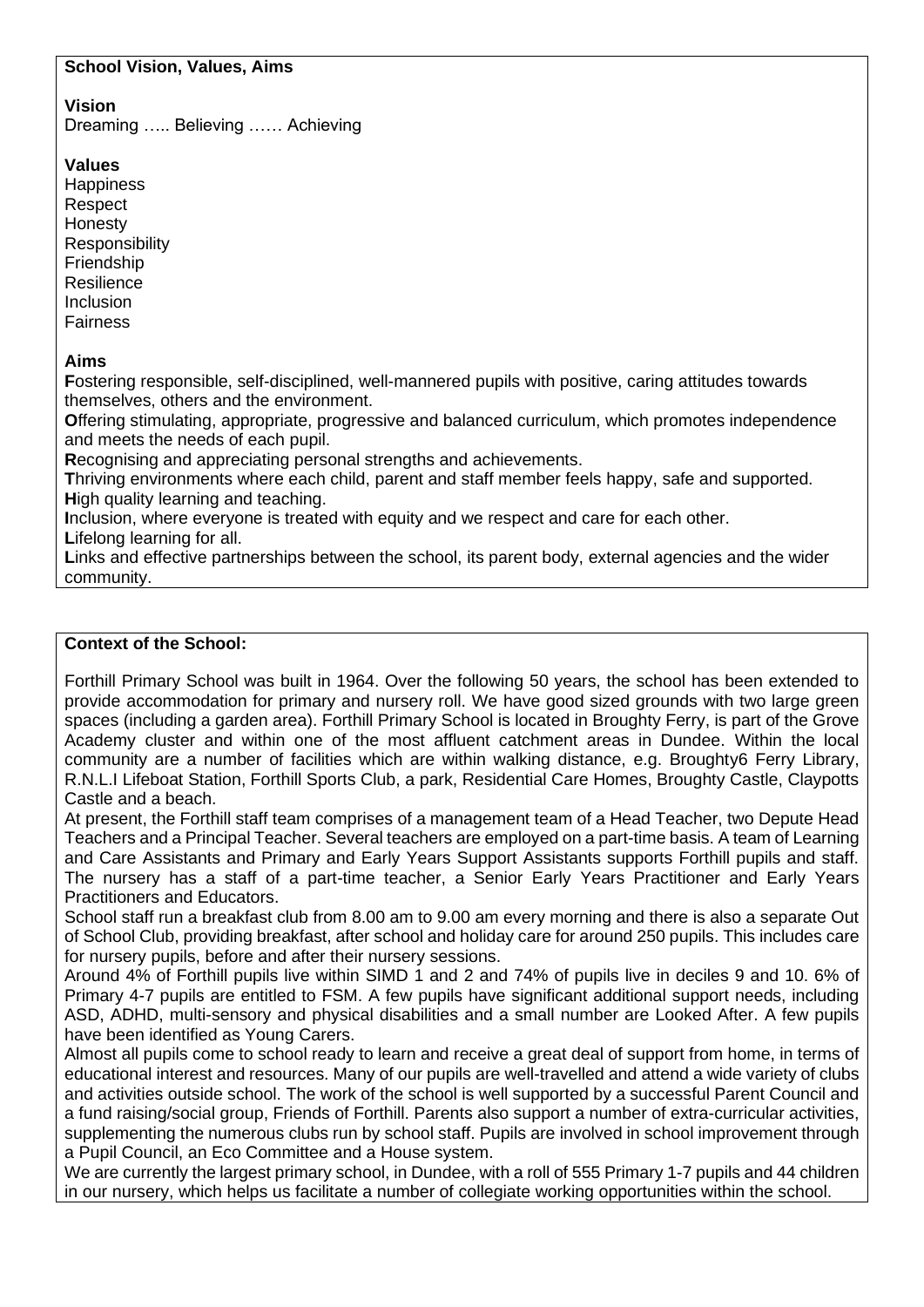#### **Attainment Data**

#### **2019 -2020**

|                                                             | Reading | Writing | <b>Talking and</b><br>Listening | <b>Numeracy</b> |
|-------------------------------------------------------------|---------|---------|---------------------------------|-----------------|
| <b>Primary 1</b><br>(CFE Early Level)                       | 89%     | 88%     | 100%                            | 98%             |
| <b>Primary 4</b><br>(CFE $1st$ Level)                       | 91%     | 86%     | 99%                             | 92%             |
| <b>Primary 7</b><br>(CFE 2 <sup>nd</sup> Level)             | 92%     | 90%     | 93%                             | 87%             |
| Overall<br><b>Attainment</b><br><b>Primary 1, 4 &amp; 7</b> | 91%     | 88%     | 97%                             | 92%             |

#### **2018 - 2019**

|                                                             | Reading | <b>Writing</b> | <b>Talking and</b><br>Listening | <b>Numeracy</b> |
|-------------------------------------------------------------|---------|----------------|---------------------------------|-----------------|
| <b>Primary 1</b><br>(CFE Early Level)                       | 97%     | 93%            | 100%                            | 97%             |
| <b>Primary 4</b><br>(CFE 1 <sup>st</sup> Level)             | 89%     | 88%            | 95%                             | 80%             |
| <b>Primary 7</b><br>(CFE 2 <sup>nd</sup> Level)             | 99%     | 95%            | 99%                             | 97%             |
| Overall<br><b>Attainment</b><br><b>Primary 1, 4 &amp; 7</b> | 95%     | 92%            | 98%                             | 91%             |

#### **2017 - 2018**

|                                                                    | Reading | Writing | <b>Talking and</b><br>Listening | <b>Numeracy</b> |
|--------------------------------------------------------------------|---------|---------|---------------------------------|-----------------|
| <b>Primary 1</b><br>(CFE Early Level)                              | 89%     | 87%     | 100%                            | 92%             |
| <b>Primary 4</b><br>(CFE 1 <sup>st</sup> Level)                    | 92%     | 87%     | 97%                             | 87%             |
| <b>Primary 7</b><br>(CFE 2 <sup>nd</sup> Level)                    | 92%     | 89%     | 99%                             | 91%             |
| <b>Overall</b><br><b>Attainment</b><br><b>Primary 1, 4 &amp; 7</b> | 91%     | 88%     | 99%                             | 90%             |

#### **2016 - 2017**

|                                                                    | Reading | Writing | <b>Talking and</b><br>Listening | <b>Numeracy</b> |
|--------------------------------------------------------------------|---------|---------|---------------------------------|-----------------|
| <b>Primary 1</b><br>(CFE Early Level)                              | 91%     | 86%     | 97%                             | 87%             |
| <b>Primary 4</b><br>(CFE $1st$ Level)                              | 87%     | 81%     | 94%                             | 88%             |
| <b>Primary 7</b><br>(CFE 2 <sup>nd</sup> Level)                    | 89%     | 82%     | 87%                             | 91%             |
| <b>Overall</b><br><b>Attainment</b><br><b>Primary 1, 4 &amp; 7</b> | 89%     | 83%     | 93%                             | 89%             |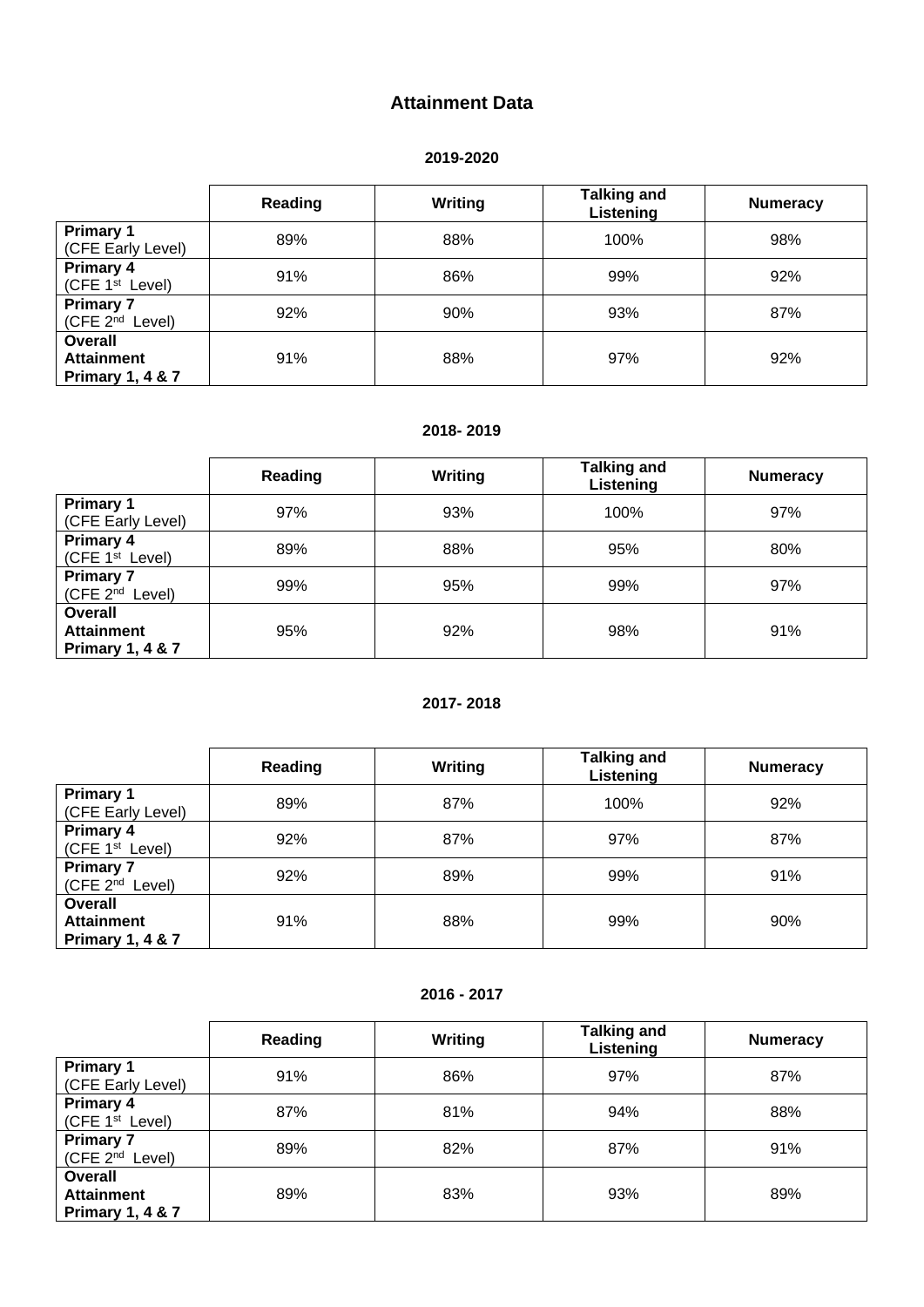#### **School Improvement Priority 1:** Leadership and Management

#### **Progress and Impact:**

- Our school values continue to be embedded. Values are a focus for class work and assemblies, with examples displayed around the school. Children speak with confidence about the values and what this looks like in practice.
- Relationships policy implemented based on the values. More consistent approach to language used around relationships and behaviour, linked to the values.
- De-escalation training for all staff on inset day in November. This ensures a more consistent approach to meeting pupil needs and dealing with conflict.
- Fix it folder in every class to support children to deal with conflict and any incidents. Calm kit available for use too.
- New Quality Assurance programme piloted across the school for class visits and professional discussions. This new approach facilitates moderation between SLT and across the school.
- Agreed expectations for learning and teaching created with staff and used to moderate class visits, to help ensure a more consistent approach to learning & teaching.
- Cluster moderation event February 2020, focussed on moderation of learning & teaching, linked to shared expectations.
- Pupil support meetings established every month with HT, Pupil Support Worker and School and Family Development Worker. School nurse also attends when appropriate.
- Primary 1 pupils have 1:1 session with Class Teacher to complete baseline assessments during first three weeks of the session.

#### **Next Steps:**

- Due to school closures from March 2020, the pilot for the QA process has been extended into session 2020-21.
- Ensure shared expectations are implemented across the school, through new quality assurance process, including: classroom observations, sharing of practice, professional discussions.
- Introduce use of HGIOS pupil version, to gather pupil views.
- Introduce Seesaw as a tool for communication with parents then to share learning.
- Make best use possible of electronic forms of communication due to COVID restrictions and safety measures, e.g. Seesaw, Google Classrooms, Groupcall Xpressions, Groupcall Messenger, Teams Meetings etc.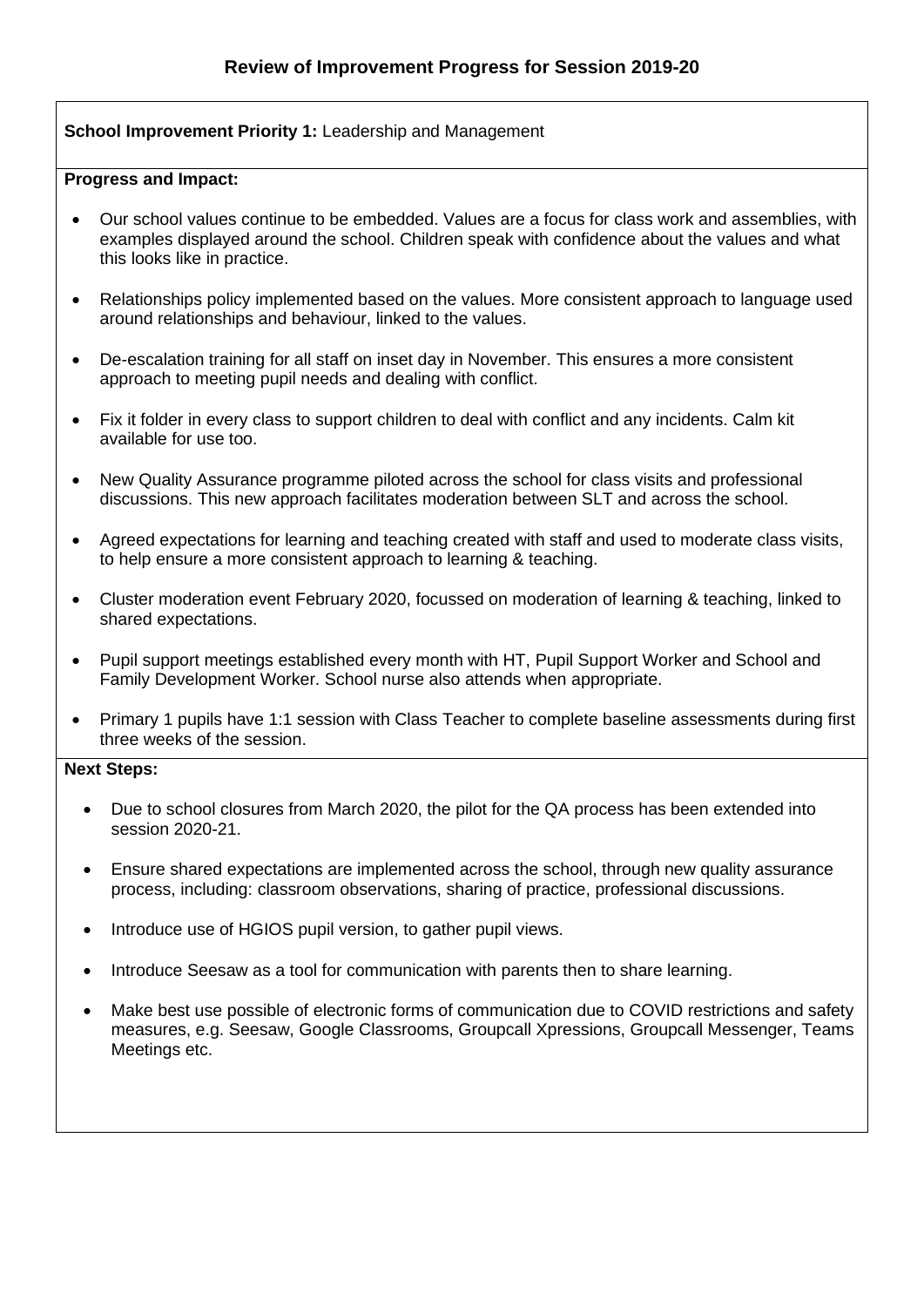#### **Progress and Impact:**

- Agreed school standard for shared expectations in learning & teaching in place and rolled out session 2019-20.
- Revised Quality Assurance process from August 2019. To continue to be trialled session 2020-21.
- New progression frameworks piloted from August 2019.
- Work underway to refresh our curriculum completion delayed due to pandemic.
- Increased focus on learning through play in primary 1, led by class teachers.
- Increased focus across the school on outdoor learning through maths initially, led by member of teaching staff.
- Nursery staff focus on use of Bloom's taxonomy and higher order questioning in the nursery.
- Nursery curriculum evening introduced and well received by parents.

#### **Next Steps:**

- Due to school closures from March 2020, the pilot for the QA process has been extended into session 2020-21.
- Ensure shared expectations are implemented across the school, through new quality assurance process, including: classroom observations, sharing of practice, professional discussions.
- Continue to become familiar with new progression frameworks for planning.
- Continue to refresh curriculum.
- Continue to focus on outdoor learning particularly with COVID restrictions in place.
- Nursery staff to think of alternative way to share curriculum information as parents' evening not possible.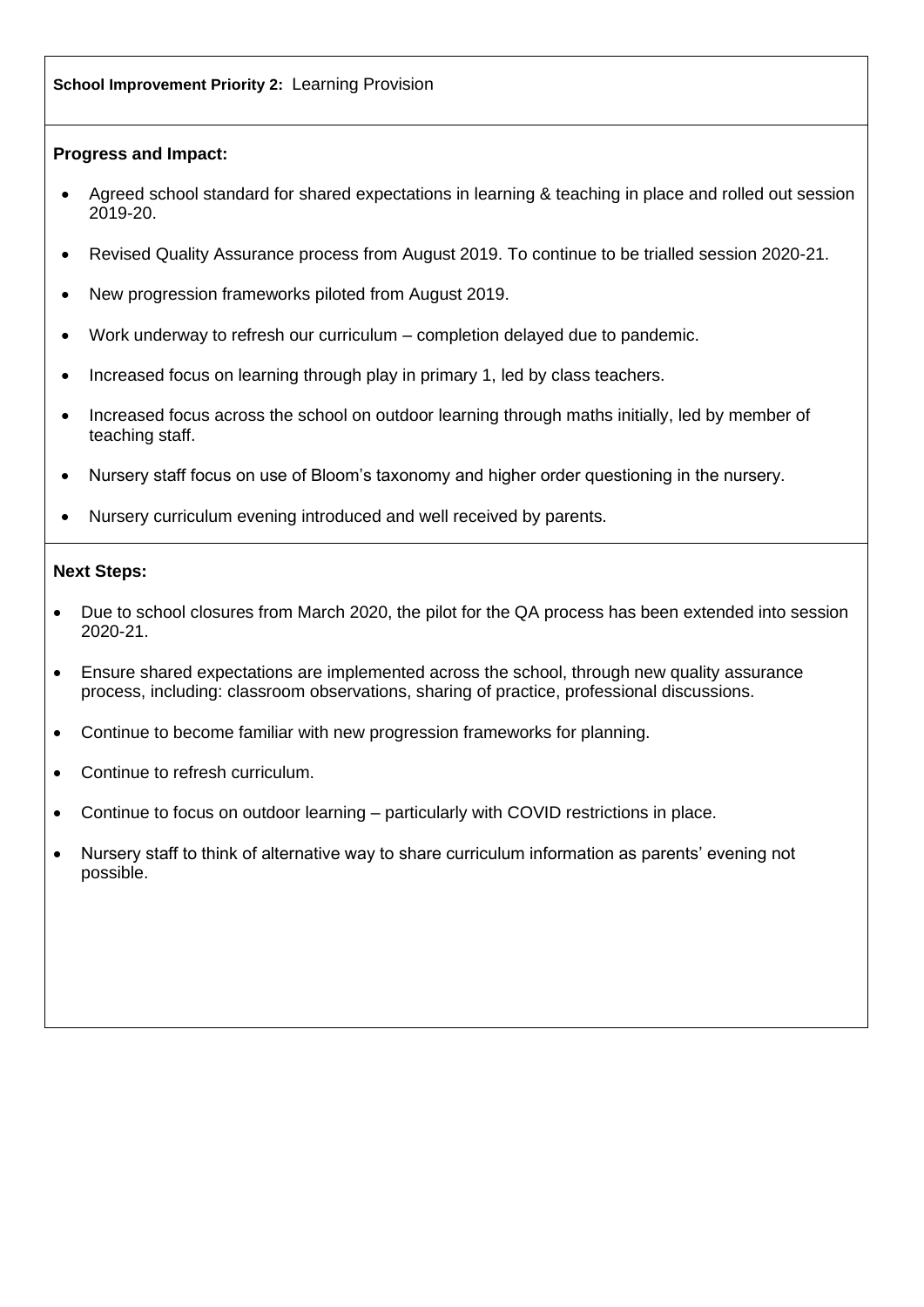## **School Improvement Priority 3: Successes and Achievements**

#### **Progress and Impact:**

- Increased use of wellbeing wheel to assess pupil needs
- Focus on raising attainment, particularly in literacy and numeracy across the school.
- All staff received training in dyslexia assessment and supports and de-escalation.
- Fix it folders in each class to support resolution of conflict.
- Focus on relationships policy to share expectations for all.

#### **Next Steps:**

- Focus on equality and diversity, as part of curriculum refresh, to ensure it is explicitly built into school life.
- Continue to embed relationships policy and embedding of values.
- Continue to develop teachers' knowledge and understanding of data and its analysis.
- Continue to develop a suite of measures to track attainment and achievement.